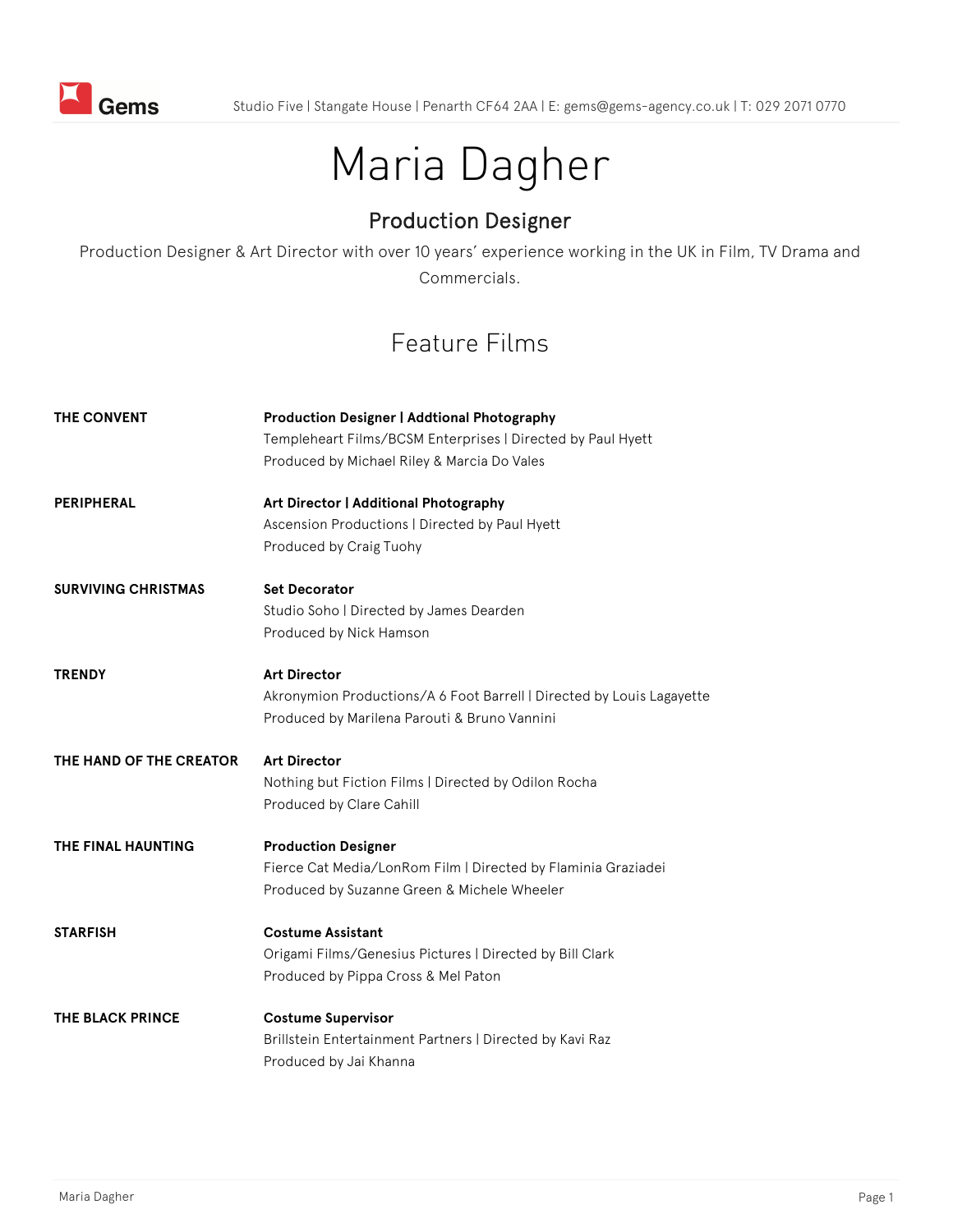| <b>DEAD AND AWAKE</b>                           | <b>Production Designer</b>                                                                   |
|-------------------------------------------------|----------------------------------------------------------------------------------------------|
|                                                 | The Zed Resistor Company   Directed by Alexander Fodor                                       |
|                                                 | Produced by Parvez Zabier & Paul Allan-Slade                                                 |
| <b>WOOLWICH BOYS</b>                            | <b>Production Designer</b>                                                                   |
|                                                 | Tales From The Motherland Productions   Directed by Anthony Abuah                            |
|                                                 | Produced by John Apea & Marlene Abuah                                                        |
|                                                 | TV                                                                                           |
| <b>QUEENS OF MYSTERY</b>                        | <b>Production Designer</b>                                                                   |
| Series 2                                        | Sly Fox Productions   Created by Julian Unthank                                              |
|                                                 | Produced by Linda James & Savannah James-Bayly                                               |
| THE BLITZ WITH LUCY WORSLEY Production Designer |                                                                                              |
|                                                 | Brook Lapping/BBC   Directed by Emma Frank                                                   |
|                                                 | Produced by Carolyn Stopp & Emma Hindley                                                     |
| <b>MAKING THE SQUAD:</b>                        | <b>Production Designer</b>                                                                   |
| <b>FORTNITE EDITION</b><br>Series 1             | Insight TV/ Spark Content   Produced by Michael O'Connor and Matt Wood                       |
| THE MALLORCA FILES                              | <b>Art Director</b>                                                                          |
| Series 2                                        | BBC/Clerkenwell Films/Cosmopolitan Pictures   Directed by Bryn Higgins, Craig Pickles & More |
|                                                 | Produced by Dominic Barlow & Wim De Greef                                                    |
| <b>BAMOUS</b>                                   | <b>Production Designer</b>                                                                   |
|                                                 | Spirit Media/BBC   Directed by Matt Campion                                                  |
|                                                 | Produced by Matt Campion & Lucy Topping                                                      |
| THE STAND UP SKETCH SHOW                        | <b>Production Designer</b>                                                                   |
|                                                 | Spirit Media/ITV2   Directed by Matt Campion                                                 |
|                                                 | Produced by Matt Campion & Jenny Joyce                                                       |
| <b>BELSEN: OUR STORY</b>                        | <b>Production Designer</b>                                                                   |
| Documentary                                     | Atlantic Productions/BBC   Directed Tom Stubberfield                                         |
|                                                 | Produced by Tom Stubberfield & Jenny Wolf                                                    |
| <b>AMERICA'S SECRET SPACE</b>                   | <b>Production Designer</b>                                                                   |
| <b>HEROES</b>                                   | Arrow Media/Smithsonian Channel   Directed by Richard Turley                                 |
| 6 episode Documentary                           | Produced by Bettina Talbot & Duncan Copp                                                     |
| <b>ITV BIOPICS: MICHAEL</b>                     | <b>Production Designer</b>                                                                   |
| JACKSON                                         | ITV/Channel 5   Directed by Ben Mole                                                         |
|                                                 | Produced by Rebecca Cody & Philippa Leeder                                                   |
| <b>UAE</b>                                      | <b>Production Designer</b>                                                                   |
| 4 episode Documentary                           | Atlantic Productions   Directed by David Lee                                                 |
|                                                 | Produced by Juliet Hoffmann                                                                  |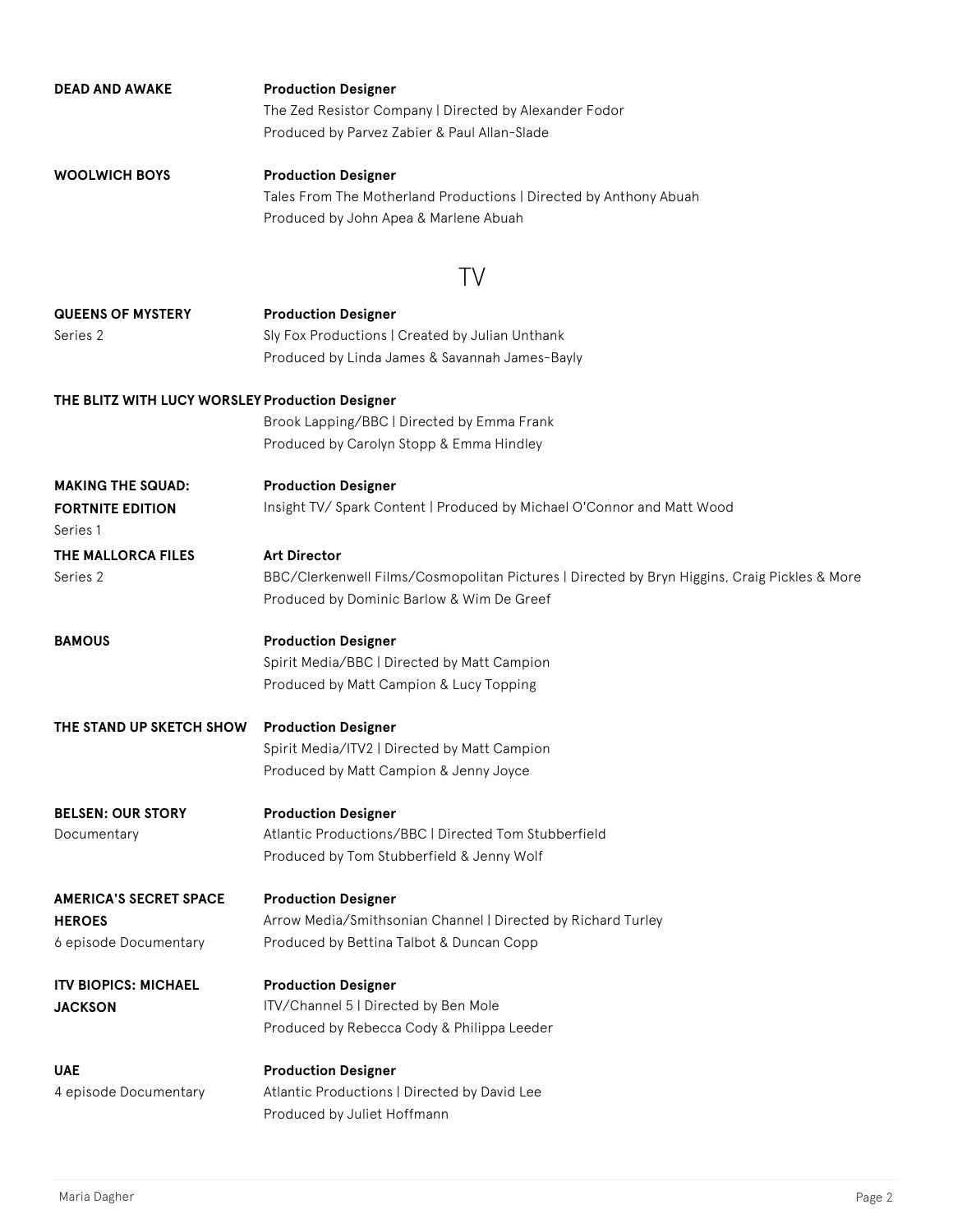| <b>CAPTIVE</b><br>Episode 4    | <b>Production Designer</b><br>Lightbox Entertainment/Netflix   Directed by David Sington<br>Produced by Louise Dew & Carolyn Stopp |
|--------------------------------|------------------------------------------------------------------------------------------------------------------------------------|
| <b>ATLANTIS</b><br>Documentary | <b>Production Designer</b><br>Atlantic Productions   Directed by David Lee<br>Produced by Hannah Lewis                             |
| THE TBOY SHOW<br>Series 1 & 2  | <b>Production Designer</b><br>Mta Productions Ltd   Directed by Debra Odutuyo<br>Produced by Enrico Tessarin                       |

**MEET THE ADEBANJOS** Series 2 & 3

**Production Designer**  Mta Productions Ltd | Directed by Debra Odutuyo Produced by Andrew Osayemi

| LEHIYOT ITA              | <b>Art Director</b>                    |
|--------------------------|----------------------------------------|
| Series 1, episodes 3 & 4 | Endemol   Directed by Oded Ruskin      |
|                          | Produced by Remi Shaham & Peter Fraser |

### Music Videos

| <b>MALEEK BERRY - FAR AWAY</b>         | <b>Art Director</b><br>Visionnaire Pictures   Directed by George Guise<br>Produced by Gil Korilin     |
|----------------------------------------|-------------------------------------------------------------------------------------------------------|
| THE HUNNA - YOUNG & FADED Art Director | Zebrafish Media   Directed by Lewis Cater<br>Produced by James Norbury                                |
| <b>BELIEVE - IS TROPICAL</b>           | <b>Art Director</b><br>Oaka Productions   Directed by Gareth Phillips<br>Produced by Nathan Neuman    |
| <b>BURN NOTICE - TIGGI HAWKE</b>       | <b>Art Director</b><br>Sixty Clicks Productions   Directed by Alex Kyrou<br>Produced by Clare Shields |
| YOU'RE NOT SORRY - KIM<br><b>PERME</b> | <b>Art Director</b><br>Komet Films   Directed by Alexander Zwart<br>Produced by Valia Zwart           |
| <b>ZAC SAMUELS</b>                     | <b>Art Director</b><br>OB Management   Directed by Courtney Phillips<br>Produced by Katharine Cowell  |